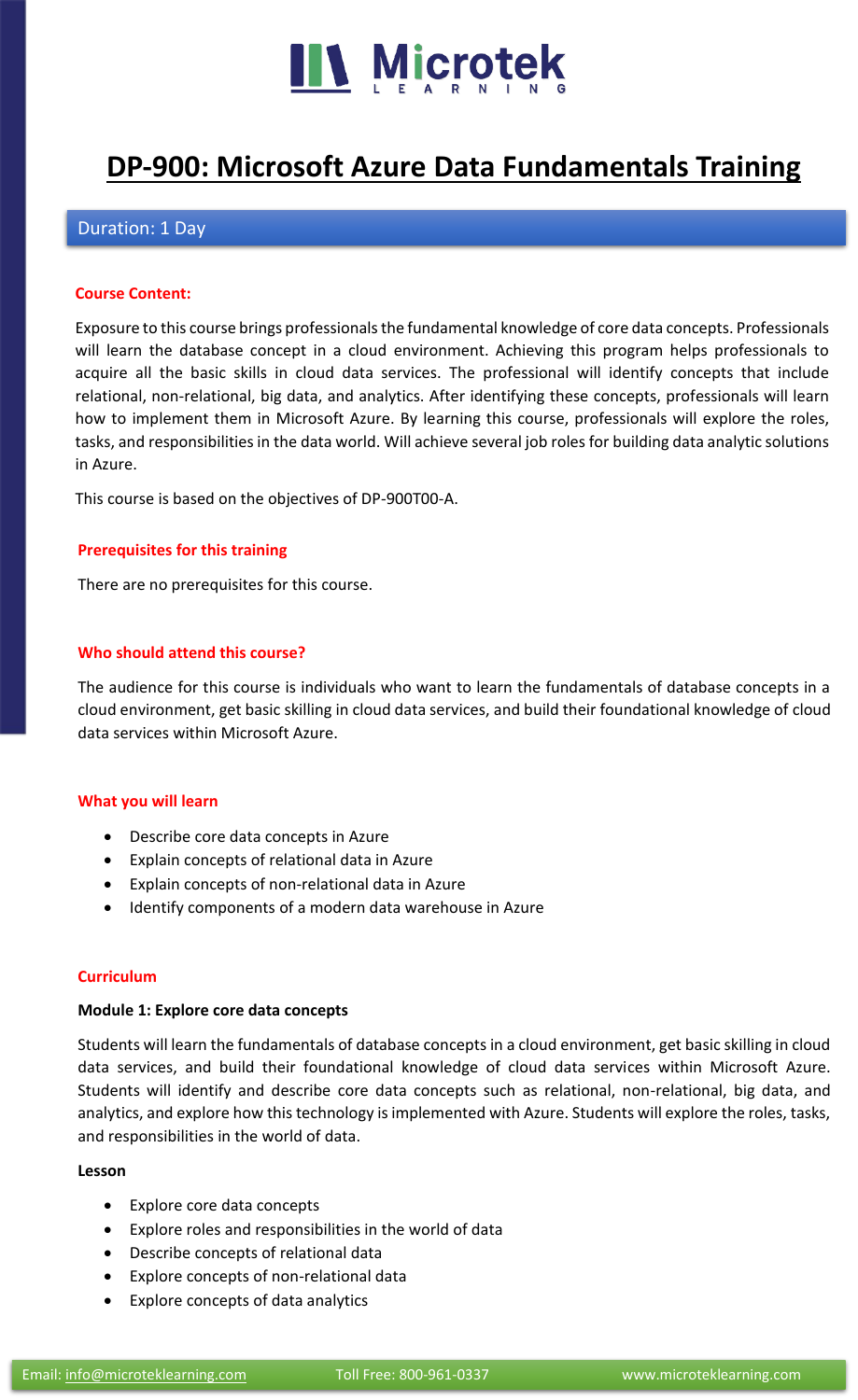

After completing this module, students will be able to:

- Show foundational knowledge of cloud data services within Azure
- Identify and describe core data concepts such as relational, non-relational, big data, and analytics
- Explain how this technology is implemented with Azure

## **Module 2: Explore relational data in Azure**

Students will learn the fundamentals of database concepts in a cloud environment, get basic skilling in cloud data services, and build their foundational knowledge of cloud data services within Microsoft Azure. Students will explore relational data offerings, provisioning and deploying relational databases, and querying relational data through cloud data solutions with Azure.

## **Lesson**

- Explore relational data services in Azure
- Explore provisioning and deploying relational database services in Azure
- Query relational data in Azure

After completing this module, students will be able to:

- Describe relational data services on Azure
- Explain provisioning and deploying relational databases on Azure
- Query relational data through cloud data solutions in Azure

## **Module 3: Explore non-relational data in Azure**

Students will learn the fundamentals of database concepts in a cloud environment, get basic skilling in cloud data services, and build their foundational knowledge of cloud data services within Azure. Students will explore non-relational data services, provisioning and deploying non-relational databases, and nonrelational data stores with Microsoft Azure.

## **Lesson**

- Explore non-relational data services in Azure
- Explore provisioning and deploying non-relational data services on Azure
- Manage non-relational data stores in Azure

After completing this module, students will be able to:

- Describe non-relational data services on Azure
- Explain provisioning and deploying non-relational databases on Azure
- Describe non-relational data stores on Azure

## **Module 4: Explore modern data warehouse analytics in Azure**

Students will learn the fundamentals of database concepts in a cloud environment, get basic skilling in cloud data services, and build their foundational knowledge of cloud data services within Azure. Students will explore the processing options available for building data analytics solutions in Azure. Students will explore Azure Synapse Analytics, Azure Databricks, and Azure HDInsight. Students will learn what Power BI is, including its building blocks and how they work together.

## **Lesson**

- Examine components of a modern data warehouse
- Explore large-scale data analytics
- Get started building with Power BI